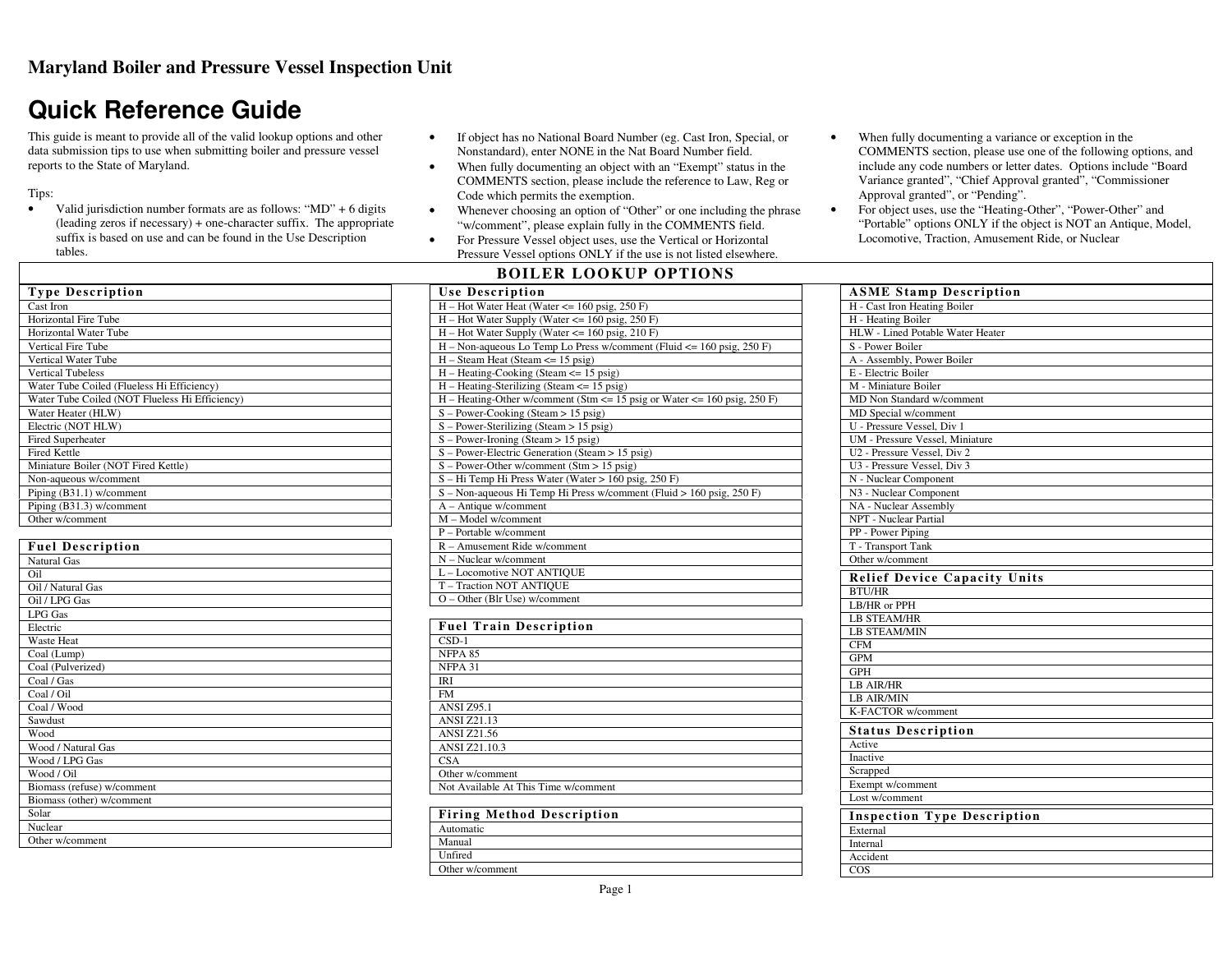| PRESSURE VESSEL LOOKUP OPTIONS |  |  |  |
|--------------------------------|--|--|--|
|--------------------------------|--|--|--|

| <b>Type Description</b>                      |
|----------------------------------------------|
| Vertical Unfired Pressure Vessel w/comment   |
| Horizontal Unfired Pressure Vessel w/comment |
| Steam Coil Water Heater                      |
| Autoclave                                    |
| <b>Unfired Kettle</b>                        |
| <b>Unfired Superheater</b>                   |
| Heat Exchanger - Shell and Tube              |
| Heat Exchanger - Steam Generator             |
| Heat Exchanger - Plate                       |
| Heat Exchanger - Other w/comment             |
| Miniature Pressure Vessel                    |
| Dryer Can                                    |
| Fired Press Vess w/comment                   |
| Other w/comment                              |
|                                              |
| <b>Fluid Description</b>                     |

| <b>Fluid Description</b>                      |
|-----------------------------------------------|
| Air                                           |
| Air and Water                                 |
| Air and Oil                                   |
| Inert Gas and Oil w/comment                   |
| Oil - Lube                                    |
| Oil - Fuel                                    |
| Oil - Hydraulic                               |
| Refrigerant                                   |
| Water - Cold                                  |
| Water - Hot                                   |
| Water and Steam                               |
| Nitrogen (as gas)                             |
| Nitrogen (as liquid)                          |
| Oxygen (as gas)                               |
| Oxygen (as liquid)                            |
| Carbon Dioxide (as gas)                       |
| Carbon Dioxide (as liquid)                    |
| Argon (as gas)                                |
| Argon (as liquid)                             |
| Hydrogen (as gas)                             |
| Hydrogen (as liquid)                          |
| Natural Gas (as gas)                          |
| LNG (liquid natural gas)                      |
| $LPG$ (as gas)                                |
| LPG (as liquid)                               |
| Ammonia (as gas)                              |
| Ammonia (as liquid)                           |
|                                               |
| Other Gas w/comment<br>Other Liquid w/comment |

 $\mathbf{I}$ 

| Use Description                            |
|--------------------------------------------|
| V - Storage (NOT Cryogenic)                |
| V - Storage (Cryogenic)                    |
| V - Process-Drying                         |
| V - Process-Sterilizing                    |
| V - Process-Cooking                        |
| V - Process-Vulcanizing                    |
| V - Process-Ironing                        |
| V - Process-Heat Transfer-Feedwater Heater |
| V - Process-Heat Transfer-Other w/comment  |
| V - Process-Deaerating                     |
| V - Process-Reactor/Digestor               |
| V - Process-Filter/Strainer                |
| V - Process-Separator                      |
| V - Process-Vaporizer                      |
| A - Antique w/comment                      |
| M - Model w/comment                        |
| R - Amusement Ride w/comment               |
| N - Nuclear w/comment                      |
| P - Portable w/comment                     |
| O - Other (PV Use) w/comment               |

| <b>ASME Stamp Description</b>    |
|----------------------------------|
| U - Pressure Vessel, Div 1       |
| UM - Pressure Vessel, Miniature  |
| U2 - Pressure Vessel. Div 2      |
| U3 - Pressure Vessel, Div 3      |
| T - Transport Tank               |
| MD Non Standard w/comment        |
| MD Special w/comment             |
| H - Cast Iron Heating Boiler     |
| H - Heating Boiler               |
| HLW - Lined Potable Water Heater |
| S - Power Boiler                 |
| A - Assembly, Power Boiler       |
| E - Electric Boiler              |
| M - Miniature Boiler             |
| N - Nuclear Component            |
| N3 - Nuclear Component           |
| NA - Nuclear Assembly            |
| NPT - Nuclear Partial            |
| PP - Power Piping                |
| Other w/comment                  |

| <b>Relief Device Capacity Units</b> |
|-------------------------------------|
| <b>CFM</b>                          |
| <b>GPM</b>                          |
| <b>GPH</b>                          |
| <b>LB AIR/HR</b>                    |
| <b>LB AIR/MIN</b>                   |
| <b>BTU/HR</b>                       |
| LB/HR or PPH                        |
| <b>LB STEAM/HR</b>                  |
| <b>LB STEAM/MIN</b>                 |
| K-FACTOR w/comment                  |

| <b>Status Description</b> |
|---------------------------|
| Active                    |
| Inactive                  |
| Scrapped                  |
| Exempt w/comment          |
| Lost w/comment            |

| <b>Inspection Type Description</b> |
|------------------------------------|
| External                           |
| Internal                           |
| Accident                           |
|                                    |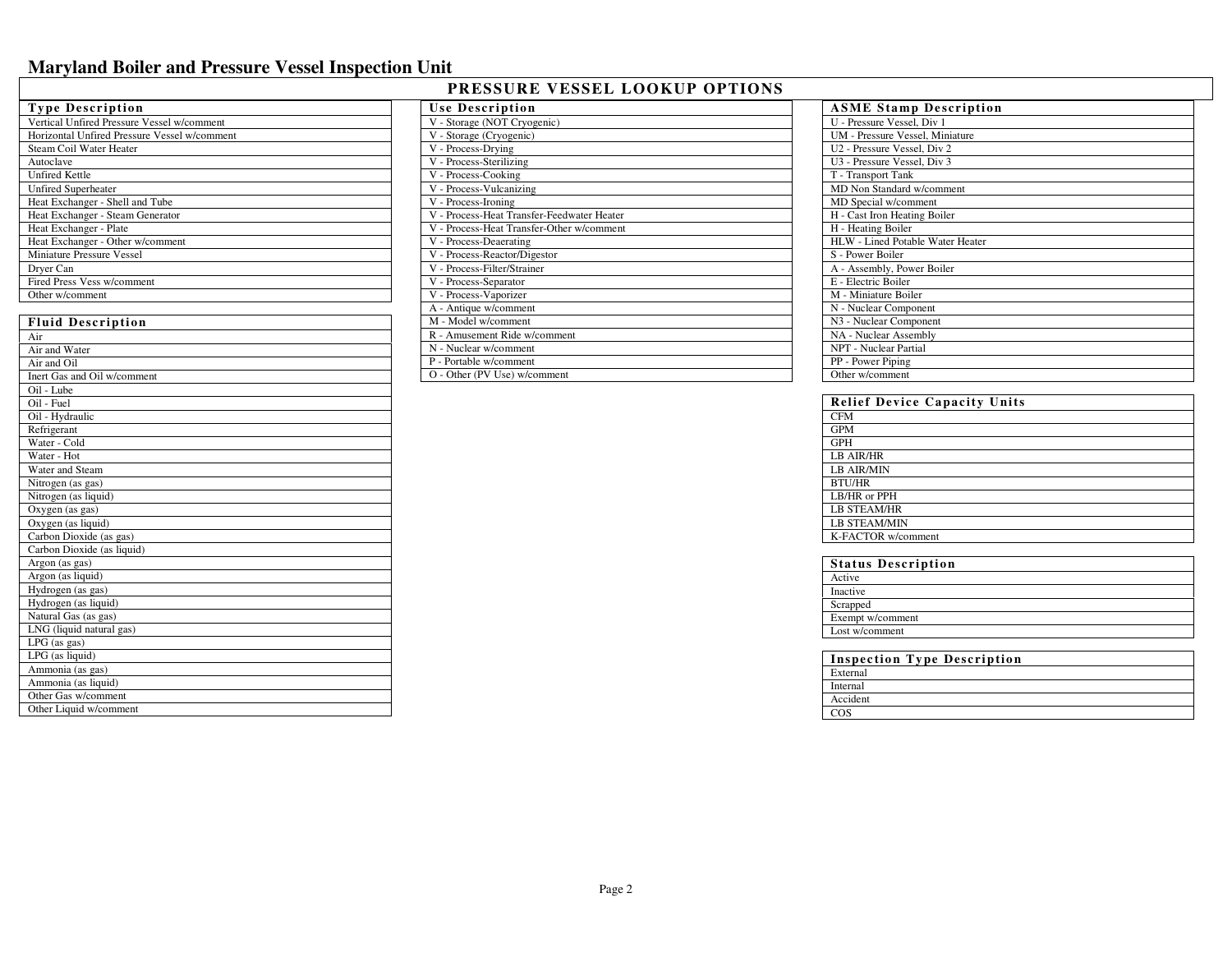| <b>BOILER VIOLATIONS</b> |                              |                                                            |
|--------------------------|------------------------------|------------------------------------------------------------|
| Code                     | Category                     | Subcategory                                                |
| 1.1.1                    | Boiler Controls -            | Low Water Cutoff is not installed or                       |
|                          | <b>LWCO</b> and Flow         | installed incorrectly or inoperable or                     |
|                          | Sensing                      | damaged or leaking.                                        |
| 1.1.2                    | <b>Boiler Controls -</b>     | Second Low Water Cutoff installation is                    |
|                          | LWCO and Flow                | not satisfactory                                           |
|                          | Sensing                      |                                                            |
| 1.1.3                    | <b>Boiler Controls -</b>     | Low Water Cutoff is not able to be reset                   |
|                          | LWCO and Flow                | manually                                                   |
|                          | Sensing                      |                                                            |
| 1.1.4                    | Boiler Controls -            | Low Water Cutoff is located too low or                     |
|                          | LWCO and Flow                | too high                                                   |
|                          | Sensing                      |                                                            |
| 1.1.5                    | <b>Boiler Controls -</b>     | Low Water Cutoff is not able to be                         |
|                          | LWCO and Flow                | tested                                                     |
|                          | Sensing                      |                                                            |
| 1.1.6                    | <b>Boiler Controls -</b>     | Low Water Cutoff is inoperable or                          |
|                          | LWCO and Flow<br>Sensing     | damaged or leaking or bypassed.                            |
| 1.1.7                    | Boiler Controls -            | Low Water Cutoff(s) Drain installation                     |
|                          | LWCO and Flow                | is not satisfactory                                        |
|                          | Sensing                      |                                                            |
| 1.1.8                    | Boiler Controls -            | Low Water Cutoff(s) Drain Valve                            |
|                          | LWCO and Flow                | installation is not satisfactory                           |
|                          | Sensing                      |                                                            |
| 1.1.9                    | Boiler Controls -            | Low Water Cutoff(s) Drain is clogged.                      |
|                          | LWCO and Flow                |                                                            |
|                          | Sensing                      |                                                            |
| 1.1.10                   | <b>Boiler Controls -</b>     | Low Water Cutoff Float Chamber                             |
|                          | LWCO and Flow                | contains accumulation of sediment.                         |
|                          | Sensing                      |                                                            |
| 1.1.11                   | <b>Boiler Controls -</b>     | Low Water Cutoff Pipe is leaking.                          |
|                          | LWCO and Flow                |                                                            |
|                          | Sensing                      |                                                            |
| 1.1.12                   | <b>Boiler Controls -</b>     | Low Water Cutoff Pipe Diameter or                          |
|                          | LWCO and Flow<br>Sensing     | Pipe Schedule or Pipe Material is<br>incorrect.            |
| 1.1.13                   | Boiler Controls -            | Cross pipe fittings are not installed                      |
|                          | LWCO and Flow                | where required.                                            |
|                          | Sensing                      |                                                            |
| 1.1.14                   | Boiler Controls -            | Low Water Cutoff Alarm installation is                     |
|                          | LWCO and Flow                | not satisfactory                                           |
|                          | Sensing                      |                                                            |
| 1.1.15                   | <b>Boiler Controls -</b>     | Low Water Cutoff Alarm Wiring                              |
|                          | LWCO and Flow                | installation is not satisfactory                           |
|                          | Sensing                      |                                                            |
| 1.1.16                   | <b>Boiler Controls -</b>     | Water Level Control Device installation                    |
|                          | LWCO and Flow                | is not satisfactory                                        |
|                          | Sensing                      |                                                            |
| 1.1.30                   | <b>Boiler Controls -</b>     | Flow Sensing Device and Switch is not                      |
|                          | LWCO and Flow                | installed/installed                                        |
|                          | Sensing                      | incorrectly/inoperable/damaged/leaking.                    |
| 1.1.31                   | Boiler Controls -            | Flow Sensing Device and Switch is                          |
|                          | LWCO and Flow                | inoperable or damaged or leaking or                        |
|                          | Sensing                      | bypassed.                                                  |
| 1.1.32                   | <b>Boiler Controls -</b>     | Flow Sensing Device and Switch is not<br>able to be tested |
|                          | LWCO and Flow                |                                                            |
| 1.1.33                   | Sensing<br>Boiler Controls - | Flow Sensing Device Pipe is leaking.                       |
|                          | LWCO and Flow                |                                                            |
|                          | Sensing                      |                                                            |
|                          |                              |                                                            |

|        |                                                | <b>BOILER VIOLATIONS</b>                                    |
|--------|------------------------------------------------|-------------------------------------------------------------|
| Code   | Category                                       | Subcategory                                                 |
| 1.1.34 | <b>Boiler Controls -</b>                       | Flow Sensing Device Pipe Diameter or                        |
|        | LWCO and Flow                                  | Pipe Schedule or Pipe Material is                           |
|        | Sensing                                        | incorrect.                                                  |
| 1.1.35 | <b>Boiler Controls -</b>                       | Feedwater Pump Control Device                               |
|        | <b>LWCO</b> and Flow                           | installation is not satisfactory                            |
|        | Sensing                                        |                                                             |
| 1.1.36 | Boiler Controls -                              | Low Flow Alarm is not installed or                          |
|        | LWCO and Flow                                  | installed incorrectly or inoperable or                      |
|        | Sensing                                        | damaged or leaking.                                         |
| 1.1.37 | <b>Boiler Controls -</b>                       | Low Flow Cutoff Alarm Wiring                                |
|        | LWCO and Flow                                  | installation is not satisfactory                            |
|        | Sensing                                        |                                                             |
| 1.1.99 | <b>Boiler Controls -</b>                       | Other                                                       |
|        | LWCO and Flow                                  |                                                             |
|        | Sensing                                        |                                                             |
| 1.2.1  | <b>Boiler Controls -</b>                       | Water Column is not installed or                            |
|        | Water Column/Level                             | installed incorrectly or inoperable or                      |
| 1.2.2  | Indicator                                      | damaged or leaking.<br>Water Column is not able to be blown |
|        | Boiler Controls -<br>Water Column/Level        | down.                                                       |
|        | Indicator                                      |                                                             |
| 1.2.3  | <b>Boiler Controls -</b>                       | Water Column contains sediment.                             |
|        | Water Column/Level                             |                                                             |
|        | Indicator                                      |                                                             |
| 1.2.4  | <b>Boiler Controls -</b>                       | Water Column Drain is not installed or                      |
|        | Water Column/Level                             | installed incorrectly or inoperable or                      |
|        | Indicator                                      | damaged or leaking.                                         |
| 1.2.20 | <b>Boiler Controls -</b>                       | Water Level Indicator is not installed or                   |
|        | Water Column/Level                             | installed incorrectly or inoperable or                      |
|        | Indicator                                      | damaged or leaking.                                         |
| 1,2.21 | <b>Boiler Controls -</b>                       | Water Level Indicator Glass is not                          |
|        | Water Column/Level                             | installed/installed                                         |
|        | Indicator                                      | incorrectly/inoperable/damaged/leaking.                     |
| 1.2.22 | <b>Boiler Controls -</b>                       | Water Level Indicator Glass is broken.                      |
|        | Water Column/Level                             |                                                             |
|        | Indicator                                      |                                                             |
| 1.2.23 | <b>Boiler Controls -</b><br>Water Column/Level | Water Level Indicator Glass is dirty.                       |
|        | Indicator                                      |                                                             |
| 1.2.24 | <b>Boiler Controls -</b>                       | Water Level Indicator contains                              |
|        | Water Column/Level                             | sediment.                                                   |
|        | Indicator                                      |                                                             |
| 1.2.25 | <b>Boiler Controls -</b>                       | Water Level Indicator is not able to be                     |
|        | Water Column/Level                             | blown down.                                                 |
|        | Indicator                                      |                                                             |
| 1.2.26 | <b>Boiler Controls -</b>                       | Water Level Indicator Drain is not                          |
|        | Water Column/Level                             | installed/installed                                         |
|        | Indicator                                      | incorrectly/inoperable/damaged/leaking.                     |
| 1.2.27 | <b>Boiler Controls -</b>                       | Water Level Indicator Drain is leaking.                     |
|        | Water Column/Level                             |                                                             |
|        | Indicator                                      |                                                             |
| 1.2.28 | <b>Boiler Controls -</b>                       | Water Level Indicator Valve is leaking.                     |
|        | Water Column/Level                             |                                                             |
|        | Indicator                                      |                                                             |
| 1.2.29 | <b>Boiler Controls -</b>                       | Water Level Indicator located remotely                      |
|        | Water Column/Level                             | installation is not satisfactory                            |
|        | Indicator                                      |                                                             |
| 1.2.99 | <b>Boiler Controls -</b><br>Water Column/Level | Other                                                       |
|        |                                                |                                                             |
|        | Indicator                                      |                                                             |

| <b>BOILER VIOLATIONS</b> |                                               |                                                                                     |
|--------------------------|-----------------------------------------------|-------------------------------------------------------------------------------------|
| Code                     | Category                                      | Subcategory                                                                         |
| 1.3.1                    | <b>Boiler Controls -</b>                      | Pressure Indicator is not installed or                                              |
|                          | Pressure Gauge                                | installed incorrectly or inoperable or                                              |
|                          |                                               | damaged or leaking.                                                                 |
| 1.3.2                    | <b>Boiler Controls -</b>                      | Pressure Indicator Siphon installation is                                           |
|                          | Pressure Gauge                                | not satisfactory                                                                    |
| 1.3.3                    | <b>Boiler Controls -</b>                      | Pressure Indicator Glass installation is                                            |
|                          | Pressure Gauge                                | not satisfactory                                                                    |
| 1.3.4                    | <b>Boiler Controls -</b>                      | Pressure Indicator is inoperable.                                                   |
|                          | Pressure Gauge                                |                                                                                     |
| 1.3.5                    | <b>Boiler Controls -</b>                      | Pressure Indicator is not calibrated                                                |
|                          | Pressure Gauge                                | correctly.                                                                          |
| 1.3.6                    | <b>Boiler Controls -</b>                      | Pressure Indicator scale is not correct                                             |
|                          | Pressure Gauge                                |                                                                                     |
| 1.3.7                    | <b>Boiler Controls -</b>                      | Pressure Indicator is located incorrectly.                                          |
|                          | Pressure Gauge                                |                                                                                     |
| 1.3.8                    | <b>Boiler Controls -</b>                      | Pressure Indicator is leaking.                                                      |
| 1.3.9                    | Pressure Gauge<br><b>Boiler Controls -</b>    | Pressure Indicator is corroded.                                                     |
|                          | Pressure Gauge                                |                                                                                     |
| 1.3.10                   | <b>Boiler Controls -</b>                      | Pressure Indicator Inlet contains an                                                |
|                          | Pressure Gauge                                | uncontrolled valve.                                                                 |
| 1.3.11                   | <b>Boiler Controls -</b>                      | <b>Pressure Indicator Test Connection</b>                                           |
|                          | Pressure Gauge                                | installation is not satisfactory                                                    |
| 1.3.30                   | <b>Boiler Controls -</b>                      | Pressure/Temp. Combined Indicator is                                                |
|                          | Pressure Gauge                                | not installed/installed                                                             |
|                          |                                               | incorrectly/inoperable/damaged/leaking                                              |
| 1.3.31                   | <b>Boiler Controls -</b>                      | Pressure/Temperature Combined                                                       |
|                          | Pressure Gauge                                | Indicator scale is incorrect.                                                       |
| 1.3.99                   | Boiler Controls -                             | Other                                                                               |
|                          | Pressure Gauge                                |                                                                                     |
| 1.4.1                    | <b>Boiler Controls -</b>                      | Pressure Control Device for Operating                                               |
|                          | Pressure Controls                             | Pressure installation is not satisfactory                                           |
| 1.4.2                    | <b>Boiler Controls -</b>                      | Pressure Control Device for High                                                    |
|                          | Pressure Controls<br><b>Boiler Controls -</b> | Pressure installation is not satisfactory                                           |
| 1.4.3                    |                                               | Pressure Control Device Siphon or<br>equivalent installation is not satisfactory    |
| 1.4.4                    | Pressure Controls<br><b>Boiler Controls -</b> | Pressure Control Device Piping                                                      |
|                          | Pressure Controls                             | installation is not satisfactory                                                    |
| 1.4.5                    | <b>Boiler Controls -</b>                      | Pressure Control Device Inlet contains                                              |
|                          | Pressure Controls                             | an uncontrolled valve.                                                              |
| 1.4.6                    | <b>Boiler Controls -</b>                      | Pressure Control Device is not able to be                                           |
|                          | Pressure Controls                             | reset manually.                                                                     |
| 1.4.7                    | Boiler Controls -                             | Pressure Control Device Cover                                                       |
|                          | Pressure Controls                             | installation is not satisfactory                                                    |
| 1.4.8                    | <b>Boiler Controls -</b>                      | Pressure Control Device Electrical                                                  |
|                          | Pressure Controls                             | Wiring Box Cover installation is not                                                |
|                          |                                               | satisfactory                                                                        |
| 1.4.99                   | <b>Boiler Controls -</b>                      | Other                                                                               |
| 1.5.1                    | Pressure Controls<br><b>Boiler Controls -</b> |                                                                                     |
|                          | Temp. Indication and                          | Temperature Indicator is not installed or<br>installed incorrectly or inoperable or |
|                          | Control                                       | damaged or leaking.                                                                 |
| 1.5.30                   | <b>Boiler Controls -</b>                      | Temperature Control Device for                                                      |
|                          | Temp. Indication and                          | Operating Temperature installation is                                               |
|                          | Control                                       | not satisfactory                                                                    |
| 1.5.31                   | <b>Boiler Controls -</b>                      | Temp Control Device for High Temp is                                                |
|                          | Temp. Indication and                          | not installed/installed                                                             |
|                          | Control                                       | incorrectly/inoperable/damaged/leaking.                                             |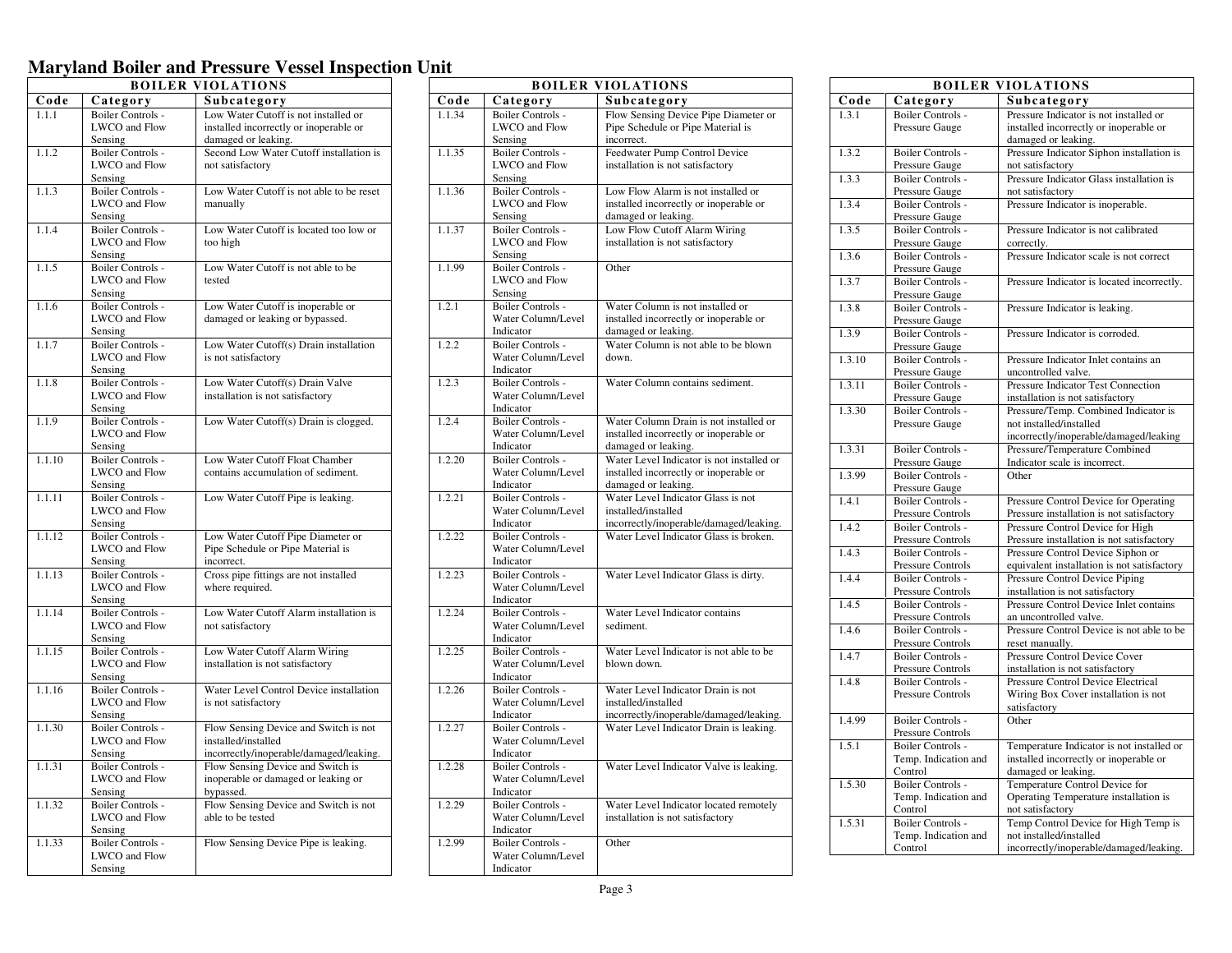| <b>BOILER VIOLATIONS</b> |                                      |                                                                                 |
|--------------------------|--------------------------------------|---------------------------------------------------------------------------------|
| Code                     | Category                             | Subcategory                                                                     |
| 1.5.32                   | <b>Boiler Controls -</b>             | Temp Control Device for High                                                    |
|                          | Temp. Indication and                 | Temperature does not limit operating                                            |
|                          | Control                              | temperature to no more than 210° F                                              |
| 1.5.33                   | <b>Boiler Controls -</b>             | Temperature Control Device Inlet                                                |
|                          | Temp. Indication and                 | contains an uncontrolled valve.                                                 |
|                          | Control                              |                                                                                 |
| 1.5.34                   | <b>Boiler Controls -</b>             | Temperature Control Device is not able                                          |
|                          | Temp. Indication and                 | to be reset manually.                                                           |
|                          | Control                              |                                                                                 |
| 1.5.35                   | <b>Boiler Controls -</b>             | Temperature Control Device Cover                                                |
|                          | Temp. Indication and                 | installation is not satisfactory                                                |
|                          | Control                              |                                                                                 |
| 1.5.36                   | <b>Boiler Controls -</b>             | Temperature Control Device Electrical                                           |
|                          | Temp. Indication and                 | Wiring Box Cover installation is not                                            |
|                          | Control                              | satisfactory                                                                    |
| 1.5.99                   | <b>Boiler Controls -</b>             | Other                                                                           |
|                          | Temp. Indication and                 |                                                                                 |
| 1.6.1                    | Control<br><b>Boiler Controls -</b>  |                                                                                 |
|                          | <b>Undefined Violations</b>          | Controls and Safety Device is not<br>installed / installed incorrectly /        |
|                          |                                      | inoperable / damaged / leaking                                                  |
| 1.6.30                   | Boiler Controls -                    | Controls and Safety Device test is not                                          |
|                          | <b>Undefined Violations</b>          | documented.                                                                     |
| 1.6.31                   | <b>Boiler Controls -</b>             | Controls and Safety Device Installer's                                          |
|                          | <b>Undefined Violations</b>          | Report is not documented.                                                       |
| 1.6.40                   | <b>Boiler Controls -</b>             | <b>Controls and Safety Device Electrical</b>                                    |
|                          | <b>Undefined Violations</b>          | Wiring installation is not satisfactory                                         |
| 1.6.41                   | <b>Boiler Controls -</b>             | Lockable Service Disconnect Switch                                              |
|                          | <b>Undefined Violations</b>          | installation is not satisfactory                                                |
| 1.6.42                   | Boiler Controls -                    | Emergency Shutdown Switch                                                       |
|                          | <b>Undefined Violations</b>          | installation is not satisfactory                                                |
| 1.6.99                   | <b>Boiler Controls -</b>             | Other                                                                           |
|                          | <b>Undefined Violations</b>          |                                                                                 |
| 2.1.1                    | Boiler Piping - Main<br>Fluid System | Main Fluid System is not installed or<br>installed incorrectly or inoperable or |
|                          |                                      | damaged or leaking.                                                             |
| 2.1.2                    | Boiler Piping - Main                 | Main Fluid System Pipe is not installed                                         |
|                          | <b>Fluid System</b>                  | or installed incorrectly or inoperable or                                       |
|                          |                                      | damaged or leaking                                                              |
| 2.1.3                    | Boiler Piping - Main                 | Main Fluid System Pipe is leaking.                                              |
|                          | Fluid System                         |                                                                                 |
| 2.1.4                    | Boiler Piping - Main                 | Main Fluid System Pipe Diameter or                                              |
|                          | <b>Fluid System</b>                  | Pipe Schedule or Pipe Material is                                               |
|                          |                                      | incorrect.                                                                      |
| 2.1.20                   | Boiler Piping - Main                 | Main Fluid Stop Valve is not installed                                          |
|                          | Fluid System                         | between the Boiler and the Check Valve                                          |
| 2.1.21                   | Boiler Piping - Main                 | Main Fluid Stop Valve Drain                                                     |
|                          | Fluid System                         | installation is not satisfactory                                                |
| 2.1.22                   | Boiler Piping - Main                 | Main Fluid Stop Valve is not rated for                                          |
| 2.1.23                   | Fluid System                         | this service                                                                    |
|                          | Boiler Piping - Main<br>Fluid System | Main Fluid Stop valve is installed in the<br>wrong direction                    |
| 2.1.24                   | Boiler Piping - Main                 | Main Fluid Stop Valve Manual Operator                                           |
|                          | Fluid System                         | installation is not satisfactory                                                |
| 2.1.25                   | Boiler Piping - Main                 | Main Fluid Stop valve is leaking.                                               |
|                          | Fluid System                         |                                                                                 |
| 2.1.26                   | Boiler Piping - Main                 | Main Fluid Stop Valve Support                                                   |
|                          | Fluid System                         | Structure is not satisfactory                                                   |
| 2.1.99                   | Boiler Piping - Main                 | Other                                                                           |
|                          | Fluid System                         |                                                                                 |

|        |                                     | <b>BOILER VIOLATIONS</b>                                                            |
|--------|-------------------------------------|-------------------------------------------------------------------------------------|
| Code   | Category                            | Subcategory                                                                         |
| 2.2.1  | Boiler Piping -                     | Blowoff Tank is not installed or                                                    |
|        | <b>Bottom Blow and</b>              | installed incorrectly or inoperable or                                              |
|        | Drain Systems                       | damaged or leaking.                                                                 |
| 2.2.2  | Boiler Piping -<br>Bottom Blow and  | Blowoff System is not installed or                                                  |
|        | Drain Systems                       | installed incorrectly or inoperable or<br>damaged or leaking.                       |
| 2.2.3  | Boiler Piping -                     | Blowoff System Pipe is not installed or                                             |
|        | Bottom Blow and                     | installed incorrectly or inoperable or                                              |
|        | Drain Systems                       | damaged or leaking.                                                                 |
| 2.2.4  | Boiler Piping -                     | Blowoff System Pipe Diameter or Pipe                                                |
|        | Bottom Blow and                     | Schedule or Pipe Material is incorrect.                                             |
|        | Drain Systems                       |                                                                                     |
| 2.2.5  | Boiler Piping -                     | Blowoff System Pipe is leaking.                                                     |
|        | Bottom Blow and                     |                                                                                     |
|        | Drain Systems                       |                                                                                     |
| 2.2.20 | Boiler Piping -                     | Blowoff System Valve is not installed or                                            |
|        | Bottom Blow and<br>Drain Systems    | installed incorrectly or inoperable or<br>damaged or leaking.                       |
| 2.2.21 | Boiler Piping -                     | <b>Blowoff System Second Valve</b>                                                  |
|        | Bottom Blow and                     | installation is not satisfactory                                                    |
|        | Drain Systems                       |                                                                                     |
| 2.2.22 | Boiler Piping -                     | Blowoff System Valve is not rated for                                               |
|        | Bottom Blow and                     | this service.                                                                       |
|        | Drain Systems                       |                                                                                     |
| 2.2.23 | Boiler Piping -                     | Blowoff System Valve is installed in the                                            |
|        | Bottom Blow and                     | wrong direction.                                                                    |
|        | Drain Systems                       |                                                                                     |
| 2.2.24 | Boiler Piping -                     | Blowoff System Valve Manual Operator                                                |
|        | Bottom Blow and<br>Drain Systems    | installation is not satisfactory                                                    |
| 2.2.25 | Boiler Piping -                     | Blowoff System Valve is leaking.                                                    |
|        | Bottom Blow and                     |                                                                                     |
|        | Drain Systems                       |                                                                                     |
| 2.2.99 | Boiler Piping -                     | Other                                                                               |
|        | <b>Bottom Blow and</b>              |                                                                                     |
|        | Drain Systems                       |                                                                                     |
| 2.3.1  | <b>Boiler Piping - FW</b>           | Feedwater/Condensate Return/Makeup                                                  |
|        | Condensate/Return                   | Water installation is not satisfactory                                              |
| 2.3.4  | System<br><b>Boiler Piping - FW</b> | Feedwater Storage Tank installation is                                              |
|        | Condensate/Return                   | not satisfactory                                                                    |
|        | System                              |                                                                                     |
| 2.3.5  | <b>Boiler Piping - FW</b>           | Feedwater Storage Tank installation is                                              |
|        | Condensate/Return                   | contaminated with oil or other foreign                                              |
|        | System                              | material.                                                                           |
| 2.3.20 | Boiler Piping - FW                  | Feedwater System Pipe Condensate                                                    |
|        | Condensate/Return                   | Return does not form a loop ("Hartford                                              |
|        | System<br><b>Boiler Piping - FW</b> | Loop")                                                                              |
| 2.3.21 | Condensate/Return                   | Feedwater System Pipe is not installed<br>or installed incorrectly or inoperable or |
|        | System                              | damaged or leaking.                                                                 |
| 2.3.22 | <b>Boiler Piping - FW</b>           | Feedwater System Pipe Diameter or                                                   |
|        | Condensate/Return                   | Pipe Schedule or Pipe Material is                                                   |
|        | System                              | incorrect.                                                                          |
| 2.3.30 | <b>Boiler Piping - FW</b>           | Feedwater/Condensate Check Valve is                                                 |
|        | Condensate/Return                   | not satisfactory                                                                    |
|        | System                              |                                                                                     |
| 2.3.31 | <b>Boiler Piping - FW</b>           | Feedwater Stop valve is not installed or                                            |
|        | Condensate/Return                   | installed incorrectly or inoperable or                                              |
|        | System                              | damaged or leaking.                                                                 |

|        |                                          | <b>BOILER VIOLATIONS</b>                                                        |
|--------|------------------------------------------|---------------------------------------------------------------------------------|
| Code   | Category                                 | Subcategory                                                                     |
| 2.3.32 | <b>Boiler Piping - FW</b>                | Feedwater Regulator Valve is not                                                |
|        | Condensate/Return                        | installed / installed incorrectly /                                             |
|        | System                                   | inoperable / damaged / leaking.                                                 |
| 2.3.99 | Boiler Piping - FW                       | Other                                                                           |
|        | Condensate/Return<br>System              |                                                                                 |
| 2.4.1  | Boiler                                   | Expansion Tank is not installed or                                              |
|        | Piping/Expansion                         | installed incorrectly or inoperable or                                          |
|        | Tanks/Htg Sys Piping                     | damaged or leaking.                                                             |
| 2.4.2  | Boiler                                   | Expansion Tank is not rated for this                                            |
|        | Piping/Expansion                         | service.                                                                        |
|        | Tanks/Htg Sys Piping                     |                                                                                 |
| 2.4.3  | Boiler<br>Piping/Expansion               | Expansion Tank is Non Standard ("non<br>code").                                 |
|        | Tanks/Htg Sys Piping                     |                                                                                 |
| 2.4.4  | <b>Boiler</b>                            | Expansion Tank is water logged.                                                 |
|        | Piping/Expansion                         |                                                                                 |
|        | Tanks/Htg Sys Piping                     |                                                                                 |
| 2.4.5  | Boiler                                   | Expansion Tank Water Level Indicator                                            |
|        | Piping/Expansion                         | installation is not satisfactory                                                |
|        | Tanks/Htg Sys Piping<br>Boiler           |                                                                                 |
| 2.4.6  | Piping/Expansion                         | Expansion Tank Bladder installation is<br>not satisfactory                      |
|        | Tanks/Htg Sys Piping                     |                                                                                 |
| 2.4.7  | Boiler                                   | Expansion Tank Drain is not installed or                                        |
|        | Piping/Expansion                         | installed incorrectly or inoperable or                                          |
|        | Tanks/Htg Sys Piping                     | damaged or leaking.                                                             |
| 2.4.8  | Boiler                                   | Expansion Tank not installed but Check                                          |
|        | Piping/Expansion                         | Valve is installed on cold water inlet of                                       |
|        | Tanks/Htg Sys Piping                     | <b>HWS</b> System                                                               |
| 2.4.9  | <b>Boiler</b>                            | Expansion Tank Pipe is not installed or                                         |
|        | Piping/Expansion<br>Tanks/Htg Sys Piping | installed incorrectly or inoperable or<br>damaged or leaking.                   |
| 2.4.99 | Boiler                                   | Other                                                                           |
|        | Piping/Expansion                         |                                                                                 |
|        | Tanks/Htg Sys Piping                     |                                                                                 |
| 2.5.1  | Boiler Piping -                          | Flue Gas Discharge System installation                                          |
|        | Casing, Stack                            | is not satisfactory                                                             |
|        | Breeching & Flue                         |                                                                                 |
| 2.5.2  | Boiler Piping -<br>Casing, Stack         | Barometric Damper is not installed or<br>installed incorrectly or inoperable or |
|        | Breeching & Flue                         | damaged or leaking.                                                             |
| 2.5.3  | Boiler Piping -                          | Flue Gas Discharge System contains                                              |
|        | Casing, Stack                            | Ash and Refuse in the base.                                                     |
|        | Breeching & Flue                         |                                                                                 |
| 2.5.4  | Boiler Piping -                          | Flue Gas Discharge System shows                                                 |
|        | Casing, Stack                            | excess carbon deposits.                                                         |
| 2.5.5  | Breeching & Flue                         |                                                                                 |
|        | Boiler Piping -<br>Casing, Stack         | Flue Gas Discharge System shows<br>evidence of Flue Gas leaks.                  |
|        | Breeching & Flue                         |                                                                                 |
| 2.5.6  | Boiler Piping -                          | Flue Gas Discharge System Damper is                                             |
|        | Casing, Stack                            | inoperable.                                                                     |
|        | Breeching & Flue                         |                                                                                 |
| 2.5.7  | Boiler Piping -                          | Flue Gas Discharge System shows                                                 |
|        | Casing, Stack                            | evidence of a blockage.                                                         |
|        | Breeching & Flue                         |                                                                                 |
| 2.5.8  | Boiler Piping -<br>Casing, Stack         | Flue Gas Discharge System shows<br>excessive corrosion.                         |
|        | Breeching & Flue                         |                                                                                 |
|        |                                          |                                                                                 |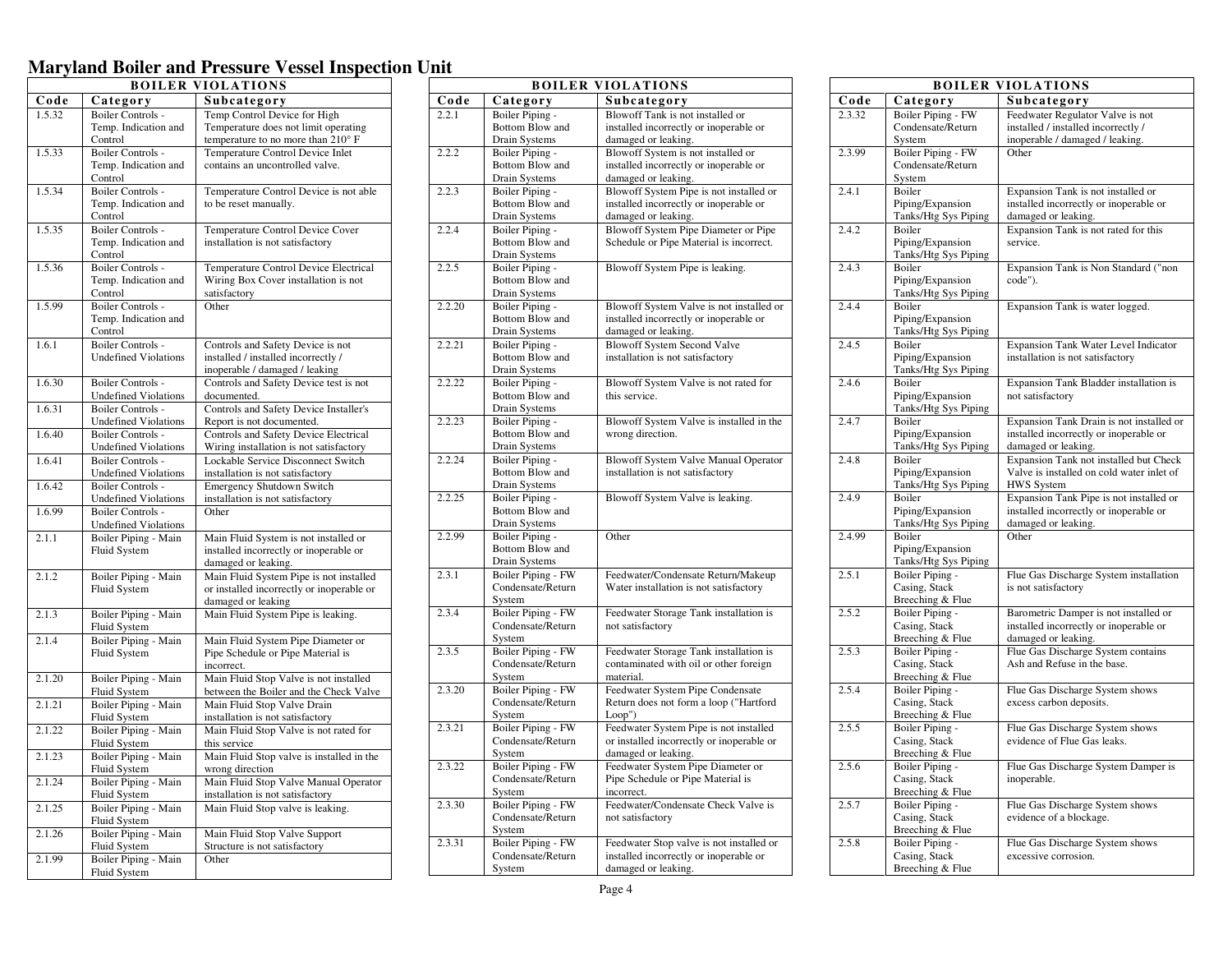| <b>BOILER VIOLATIONS</b> |                       |                                            |
|--------------------------|-----------------------|--------------------------------------------|
| Code                     | Category              | Subcategory                                |
| 2.5.99                   | Boiler Piping -       | Other                                      |
|                          | Casing, Stack         |                                            |
|                          | Breeching & Flue      |                                            |
| 2.6.1                    | Boiler Piping -       | Burner is not installed or installed       |
|                          | Burners & Fuel        | incorrectly or inoperable or damaged or    |
|                          | Supply Systems        | leaking.                                   |
| 2.6.2                    | Boiler Piping -       | Burner or tips are dirty                   |
|                          | Burners & Fuel        |                                            |
|                          | <b>Supply Systems</b> |                                            |
| 2.6.3                    | Boiler Piping -       | Burner Interlock with Combustion Air       |
|                          | Burners & Fuel        | Supply System installation is not          |
|                          | Supply Systems        | satisfactory                               |
| 2.6.4                    | Boiler Piping -       | <b>Burner Combustion Air System</b>        |
|                          | Burners & Fuel        | installation is not satisfactory           |
|                          | <b>Supply Systems</b> |                                            |
| 2.6.5                    | Boiler Piping -       | Burner Combustion Air System is            |
|                          | Burners & Fuel        | unable to deliver sufficient flow.         |
|                          | <b>Supply Systems</b> |                                            |
| 2.6.6                    | Boiler Piping -       | Burner Primary Flame Control Device        |
|                          | Burners & Fuel        | not installed/installed                    |
|                          | Supply Systems        | incorrectly/inoperable/damaged/leaking     |
| 2.6.7                    | Boiler Piping -       | Burner Primary Flame Control Device        |
|                          | Burners & Fuel        | Wiring installation is not satisfactory    |
|                          | <b>Supply Systems</b> |                                            |
| 2.6.8                    | Boiler Piping -       | Burner Ignition system installation is not |
|                          | Burners & Fuel        | satisfactory                               |
|                          | Supply Systems        |                                            |
| 2.6.9                    | Boiler Piping -       | Burner Ignition is delayed                 |
|                          | Burners & Fuel        |                                            |
|                          | <b>Supply Systems</b> |                                            |
| 2.6.30                   | Boiler Piping -       | Fuel Supply System is not installed or     |
|                          | Burners & Fuel        | installed incorrectly or inoperable or     |
|                          | <b>Supply Systems</b> | damaged or leaking.                        |
| 2.6.31                   | Boiler Piping -       | Fuel Supply System Pipe Diameter or        |
|                          | Burners & Fuel        | Pipe Schedule or Pipe Material is          |
|                          | Supply Systems        | incorrect.                                 |
| 2.6.32                   | Boiler Piping -       | Fuel Supply System Valve is not            |
|                          | Burners & Fuel        | installed / installed incorrectly /        |
|                          | <b>Supply Systems</b> | inoperable / damaged / leaking             |
| 2.6.33                   | Boiler Piping -       | Fuel Supply System Valve with              |
|                          | Burners & Fuel        | Hydraulic Actuator installation is not     |
|                          | <b>Supply Systems</b> | satisfactory                               |
| 2.6.50                   | Boiler Piping -       | Fuel Gas Supply System is vented           |
|                          | Burners & Fuel        | incorrectly.                               |
|                          | Supply Systems        |                                            |
| 2.6.51                   | Boiler Piping -       | Fuel Gas Supply System Drip Leg            |
|                          | Burners & Fuel        | installation is not satisfactory           |
|                          | <b>Supply Systems</b> |                                            |
| 2.6.52                   | Boiler Piping -       | Fuel Gas Regulator Diaphragm               |
|                          | Burners & Fuel        | installation is not satisfactory           |
|                          | Supply Systems        |                                            |
| 2.6.53                   | Boiler Piping -       | Fuel Gas Regulator Position Indicator      |
|                          | Burners & Fuel        | installation is not satisfactory           |
|                          | <b>Supply Systems</b> |                                            |
| 2.6.54                   | Boiler Piping -       | Fuel Gas Supply Meter is located in the    |
|                          | Burners & Fuel        | boiler room.                               |
|                          | Supply Systems        |                                            |
| 2.6.99                   | Boiler Piping -       | Other                                      |
|                          | Burners & Fuel        |                                            |
|                          | <b>Supply Systems</b> |                                            |

|        |                                                            | <b>BOILER VIOLATIONS</b>                                                                                   |
|--------|------------------------------------------------------------|------------------------------------------------------------------------------------------------------------|
| Code   | Category                                                   | Subcategory                                                                                                |
| 2.7.1  | Boiler Piping - Other<br><b>Systems Undefined</b><br>Viol. | Boiler External Piping contains non<br>Code material, (among which may be<br>galvanized elements).         |
| 2.7.2  | Boiler Piping - Other<br><b>Systems Undefined</b><br>Viol. | Boiler External Piping is not installed /<br>installed incorrectly / inoperable /<br>damaged / leaking.    |
| 2.7.3  | Boiler Piping - Other<br><b>Systems Undefined</b><br>Viol. | Boiler Proper is not installed or installed<br>incorrectly or inoperable or damaged or<br>leaking.         |
| 2.7.4  | Boiler Piping - Other<br>Systems Undefined<br>Viol.        | Non Boiler External Piping is not<br>installed / installed incorrectly /<br>inoperable / damaged / leaking |
| 2.7.99 | Boiler Piping - Other<br><b>Systems Undefined</b><br>Viol. | Other                                                                                                      |
| 3.1.1  | Boiler MDR &<br>Nameplate - No Data<br>Report              | Object Manufacturers' Data Report is<br>unavailable or illegible or incorrect.                             |
| 3.2.1  | Boiler MDR &<br>Nameplate -<br>Incorrect/Missing           | Object Nameplate or Stamping is<br>unavailable or illegible or incorrect.                                  |
| 3.2.2  | Boiler MDR &<br>Nameplate -<br>Incorrect/Missing           | Minimum Low Water Level Mark not<br>installed / installed incorrectly /<br>inoperable / damaged / leaking  |
| 3.3.1  | Boiler MDR &<br>Nameplate -<br>Undefined                   | Boiler Manufacturer's Data Report And<br>Nameplate Undefined Violations                                    |
| 3.3.2  | Boiler MDR &<br>Nameplate -<br>Undefined                   | Object is Non Standard ("non code")                                                                        |
| 4.1.1  | <b>Boiler Components -</b><br>Water Leaks                  | Handhole or gasket or gasket seat<br>installation is not satisfactory                                      |
| 4.1.20 | <b>Boiler Components -</b><br><b>Water Leaks</b>           | Head is not installed or installed<br>incorrectly or inoperable or damaged or<br>leaking.                  |
| 4.1.30 | Boiler Components -<br><b>Water Leaks</b>                  | Shell is not installed or installed<br>incorrectly or inoperable or damaged or<br>leaking.                 |
| 4.1.40 | Boiler Components -<br><b>Water Leaks</b>                  | Tubesheet is not installed or installed<br>incorrectly or inoperable or damaged or<br>leaking.             |
| 4.1.50 | Boiler Components -<br><b>Water Leaks</b>                  | Tube/tube ends is not installed or<br>installed incorrectly or inoperable or<br>damaged or leaking.        |
| 4.1.60 | Boiler Components -<br>Water Leaks                         | Manway gasket is not installed or<br>installed incorrectly or inoperable or<br>damaged or leaking.         |
| 4.1.70 | Boiler Components -<br><b>Water Leaks</b>                  | Other Component is not installed or<br>installed incorrectly or inoperable or<br>damaged or leaking.       |
| 4.2.1  | Boiler Components -<br>Baffles and/or<br>Refractory        | Baffle or Refractory is not installed or<br>installed incorrectly or inoperable or<br>damaged or leaking.  |
| 4.2.2  | Boiler Components -<br>Baffles and/or<br>Refractory        | Baffle or Refractory is Bent.                                                                              |
| 4.2.3  | Boiler Components -<br>Baffles and/or<br>Refractory        | Baffle or Refractory is Deteriorated.                                                                      |

|        |                                                            | <b>BOILER VIOLATIONS</b>                                                                                 |
|--------|------------------------------------------------------------|----------------------------------------------------------------------------------------------------------|
| Code   | Category                                                   | Subcategory                                                                                              |
| 4.2.4  | Boiler Components -<br>Baffles and/or<br>Refractory        | Baffle or Refractory is out of place.                                                                    |
| 4.2.99 | <b>Boiler Components -</b><br>Baffles and/or<br>Refractory | Other                                                                                                    |
| 4.3.1  | Boiler Components -<br>Furnace and Fireside                | Furnace or Fireside is not installed or<br>installed incorrectly or inoperable or<br>damaged or leaking. |
| 4.3.2  | Boiler Components -<br>Furnace and Fireside                | Firebox is bulged.                                                                                       |
| 4.3.3  | <b>Boiler Components -</b><br>Furnace and Fireside         | Front tubesheet is bulged.                                                                               |
| 4.3.4  | Boiler Components -<br>Furnace and Fireside                | Firebox is cracked.                                                                                      |
| 4.3.5  | Boiler Components -<br>Furnace and Fireside                | Firebox is corroded                                                                                      |
| 4.3.6  | Boiler Components -<br>Furnace and Fireside                | Furnace tube is cracked.                                                                                 |
| 4.3.7  | Boiler Components -<br>Furnace and Fireside                | Sootblower is misaligned.                                                                                |
| 4.3.8  | Boiler Components -<br>Furnace and Fireside                | Firebox contains unburned fuel.                                                                          |
| 4.3.99 | Boiler Components -<br>Furnace and Fireside                | Other                                                                                                    |
| 4.4.1  | Boiler Components -<br>Waterside                           | Waterside shows evidence of excess oil<br>accumulation.                                                  |
| 4.4.2  | <b>Boiler Components -</b><br>Waterside                    | Waterside is corroded.                                                                                   |
| 4.4.3  | Boiler Components -<br>Waterside                           | Waterside is pitted.                                                                                     |
| 4.4.4  | Boiler Components -<br>Waterside                           | Waterside shows evidence of excess<br>accumulation of scale or other foreign<br>material.                |
| 4.4.5  | Boiler Components -<br>Waterside                           | Waterside shows evidence of excess<br>accumulation of sludge or other foreign<br>material.               |
| 4.4.6  | Boiler Components -<br>Waterside                           | Stay or staybolt is broken or<br>deteriorated.                                                           |
| 4.4.99 | Boiler Components -<br>Waterside                           | Other                                                                                                    |
| 4.5.1  | <b>Boiler Components -</b><br>Superheaters                 | Superheater is not installed or installed<br>incorrectly or inoperable or damaged or<br>leaking.         |
| 4.5.2  | <b>Boiler Components -</b><br>Superheaters                 | Superheater is corroded.                                                                                 |
| 4.5.3  | Boiler Components -<br>Superheaters                        | Superheater Support is not installed or<br>installed incorrectly or inoperable or<br>damaged or leaking. |
| 4.5.99 | Boiler Components -<br>Superheaters                        | Other                                                                                                    |
| 4.6.1  | <b>Boiler Components -</b><br>Economizers                  | Economizer is not installed or installed<br>incorrectly or inoperable or damaged or<br>leaking.          |
| 4.6.2  | Boiler Components -<br>Economizers                         | Economizer is corroded.                                                                                  |
| 4.6.3  | Boiler Components -<br>Economizers                         | Economizer Support is not installed or<br>installed incorrectly or inoperable or<br>damaged or leaking.  |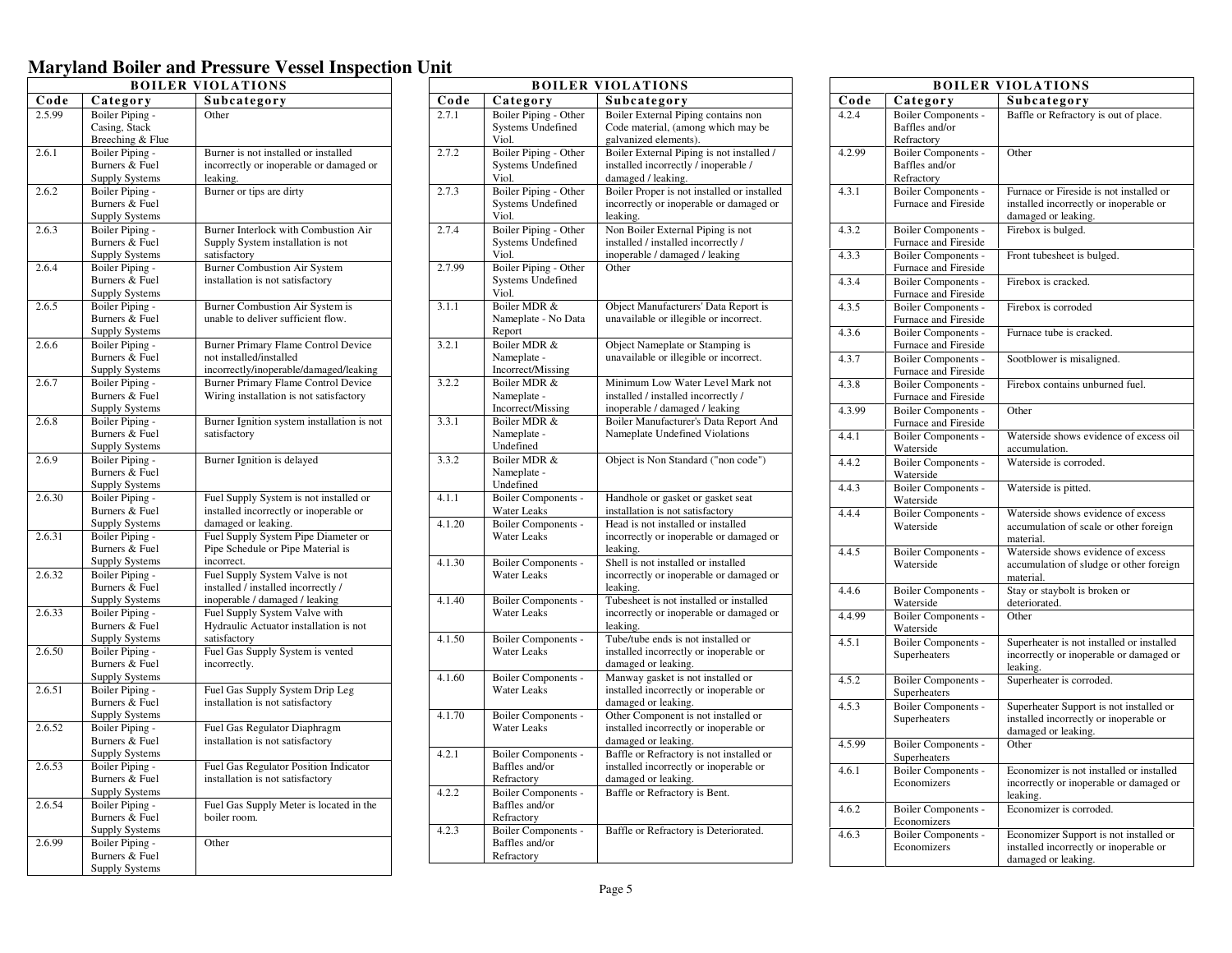|        |                             | <b>BOILER VIOLATIONS</b>                   |
|--------|-----------------------------|--------------------------------------------|
| Code   | Category                    | Subcategory                                |
| 4.6.99 | Boiler Components -         | Other                                      |
|        | Economizers                 |                                            |
| 4.7.1  | Boiler Components -         | Clearance is insufficient.                 |
|        | Installation                |                                            |
| 4.7.2  | <b>Boiler Components -</b>  | Object Setting is not installed or         |
|        | Installation                | installed incorrectly or inoperable or     |
|        |                             | damaged or leaking.                        |
| 4.7.3  | Boiler Components -         | Object Support is not installed or         |
|        | Installation                | installed incorrectly or inoperable or     |
|        |                             | damaged or leaking.                        |
| 4.7.4  | Boiler Components -         | Object Vicinity is cluttered and is used   |
|        | Installation                | for storage therefore interfering with an  |
|        |                             | inspection.                                |
| 4.7.99 | Boiler Components -         | Other                                      |
|        | Installation                |                                            |
| 4.8.1  | Boiler Components -         | Boiler is not installed or installed       |
|        | <b>Undefined Violations</b> | incorrectly or inoperable or damaged or    |
|        |                             | leaking.                                   |
| 4.8.2  | Boiler Components -         | Certificate of Inspection is expired.      |
|        | <b>Undefined Violations</b> |                                            |
| 4.8.3  | <b>Boiler Components -</b>  | Certificate of Inspection is not posted.   |
|        | <b>Undefined Violations</b> |                                            |
|        | Boiler Components -         | Notice of Installation was not submitted   |
| 4.8.4  | <b>Undefined Violations</b> |                                            |
|        |                             | at least 30 days prior to installation.    |
| 4.8.5  | <b>Boiler Components -</b>  | Notice of Installation is not available at |
|        | <b>Undefined Violations</b> | time of the inspection.                    |
| 4.8.6  | Boiler Components -         | Manufacturer's Operation Manual is not     |
|        | <b>Undefined Violations</b> | available.                                 |
| 4.8.7  | Boiler Components -         | Manufacturer's Installation Manual is      |
|        | <b>Undefined Violations</b> | not available.                             |
| 4.8.8  | Boiler Components -         | <b>Installer's Startup Checklist (ASME</b> |
|        | <b>Undefined Violations</b> | CSD-1 CG-500 App C) is not available       |
|        |                             | at time of the inspection.                 |
| 4.8.30 | Boiler Components -         | Object is not new and is installed         |
|        | <b>Undefined Violations</b> | without approval of the Jurisdiction.      |
| 4.8.31 | Boiler Components -         | Object is not prepared for internal        |
|        | <b>Undefined Violations</b> | inspection.                                |
| 4.8.32 | <b>Boiler Components -</b>  | Object requires an internal inspection.    |
|        | <b>Undefined Violations</b> |                                            |
| 4.8.50 | Boiler Components -         | Hydrostatic test is required.              |
|        | <b>Undefined Violations</b> |                                            |
| 4.8.51 | Boiler Components -         | <b>Ultrasonic Thickness Testing is</b>     |
|        | <b>Undefined Violations</b> | required.                                  |
| 4.8.52 | Boiler Components -         | Non Destructive Examination is             |
|        | <b>Undefined Violations</b> | required.                                  |
| 4.8.99 | <b>Boiler Components -</b>  | Other                                      |
|        | <b>Undefined Violations</b> |                                            |
| 5.1.1  | <b>Boiler Press Relief</b>  | Pressure Relief Device is not a            |
|        | Device - Installation       | Temperature/Pressure Safety Relief         |
|        |                             | Valve.                                     |
| 5.1.20 | <b>Boiler Press Relief</b>  | Pressure Relief Device is not installed or |
|        | Device - Installation       | installed incorrectly or inoperable or     |
|        |                             | damaged or leaking                         |
| 5.1.30 | <b>Boiler Press Relief</b>  | Pressure Relief Device nameplate is        |
|        | Device - Installation       | illegible or missing.                      |
| 5.1.31 | <b>Boiler Press Relief</b>  | Pressure Relief Device Seal is missing     |
|        | Device - Installation       | or damaged.                                |
| 5.1.32 | <b>Boiler Press Relief</b>  | Pressure Relief Device Seal is not the     |
|        | Device - Installation       | seal of an authorized testing agency.      |

|                     |                                                      | <b>BOILER VIOLATIONS</b>                                                        |
|---------------------|------------------------------------------------------|---------------------------------------------------------------------------------|
| Code                | Category                                             | Subcategory                                                                     |
| 5.1.33              | <b>Boiler Press Relief</b>                           | Pressure Relief Device is not rated for                                         |
|                     | Device - Installation                                | this service.                                                                   |
| 5.1.34              | <b>Boiler Press Relief</b>                           | Pressure Relief Device Capacity is too                                          |
|                     | Device - Installation                                | low.                                                                            |
| $\overline{5.1.35}$ | <b>Boiler Press Relief</b>                           | Pressure Relief Device Setpoint is too                                          |
|                     | Device - Installation                                | high.                                                                           |
| 5.1.36              | <b>Boiler Press Relief</b>                           | Pressure Relief Device is unable to be                                          |
|                     | Device - Installation                                | tested.                                                                         |
| 5.1.37              | <b>Boiler Press Relief</b>                           | Pressure Relief Device is not sufficient,                                       |
|                     | Device - Installation                                | additional device is not installed.                                             |
| 5.1.50              | <b>Boiler Press Relief</b>                           | Pressure Relief Device Inlet or Outlet                                          |
|                     | Device - Installation                                | contains an uncontrolled valve.                                                 |
| $\overline{5.1.51}$ | <b>Boiler Press Relief</b>                           | Pressure Relief Device Inlet contains a                                         |
|                     | Device - Installation                                | restriction.                                                                    |
| 5.1.52              | <b>Boiler Press Relief</b>                           | Pressure Relief Device Outlet contains a                                        |
| 5.1.53              | Device - Installation<br><b>Boiler Press Relief</b>  | restriction.<br>Pressure Relief Device is installed                             |
|                     | Device - Installation                                | backwards.                                                                      |
| 5.1.54              | <b>Boiler Press Relief</b>                           | Pressure Relief Device is not discharged                                        |
|                     | Device - Installation                                | to a safe area.                                                                 |
| 5.1.55              | <b>Boiler Press Relief</b>                           | Pressure Relief Device Spindle is not                                           |
|                     | Device - Installation                                | vertical.                                                                       |
| 5.1.99              | <b>Boiler Press Relief</b>                           | Other                                                                           |
|                     | Device - Installation                                |                                                                                 |
| 5.2.1               | <b>Boiler Press Relief</b>                           | Pressure Relief Device Discharge Piping                                         |
|                     | Device - Operation                                   | is not free to move.                                                            |
| 5.2.2               | <b>Boiler Press Relief</b>                           | Pressure Relief Device Discharge Piping                                         |
|                     | Device - Operation                                   | is not properly supported.                                                      |
| 5.2.3               | <b>Boiler Press Relief</b>                           | Pressure Relief Device Discharge is                                             |
|                     | Device - Operation                                   | plugged.                                                                        |
| 5.2.4               | <b>Boiler Press Relief</b>                           | Pressure Relief Device Valve stem is                                            |
|                     | Device - Operation                                   | distorted or bent.                                                              |
| 5.2.5               | <b>Boiler Press Relief</b>                           | Pressure Relief Device is inoperable.                                           |
|                     | Device - Operation                                   |                                                                                 |
| 5.2.6               | <b>Boiler Press Relief</b>                           | Pressure Relief Device is leaking.                                              |
|                     | Device - Operation                                   |                                                                                 |
| 5.2.7               | <b>Boiler Press Relief</b>                           | Pressure Relief Device Blowdown is too                                          |
| 5.3.1               | Device - Operation<br><b>Boiler Press Relief</b>     | little or too much.<br>Pressure Relief Device Undefined                         |
|                     | Device-Undefined                                     | Violation.                                                                      |
|                     | PRD Valve                                            |                                                                                 |
| 7.1.1               | Repairs/Alterations -                                | A Repair or Alteration performed by an                                          |
|                     | Unqualified                                          | Unqualified Organization without                                                |
|                     | Organization                                         | jurisdictional authorization                                                    |
| 7.1.2               | Repairs/Alterations -                                | A Repair or Alteration performed by an                                          |
|                     | Unqualified                                          | Unqualified Org w/o NB authorization                                            |
|                     | Organization                                         | to use the "R" stamp                                                            |
| 7.1.3               | Repairs/Alterations -                                | A Repair or Alteration performed by an                                          |
|                     | Unqualified                                          | Unqualified Org without meeting other                                           |
|                     | Organization                                         | jurisdictional reqs                                                             |
| 7.2.1               | Repairs/Alterations -                                | A Repair or Alteration is present which                                         |
|                     | <b>Unauthorized Repair</b>                           | was performed without jurisdictional                                            |
|                     |                                                      | authorization.                                                                  |
| 7.3.1               | Repairs/Alterations -                                | A Repair or Alteration is                                                       |
|                     | Code Deficiencies                                    | undocumented/unsatisfactory/otherwise                                           |
| 7.4.1               |                                                      | deficient in meeting reqs of Code                                               |
|                     | Repairs/Alterations -<br><b>Undefined Violations</b> | A Repair or Alteration is present which<br>is undocumented or unsatisfactory or |
|                     |                                                      | otherwise deficient.                                                            |
|                     |                                                      |                                                                                 |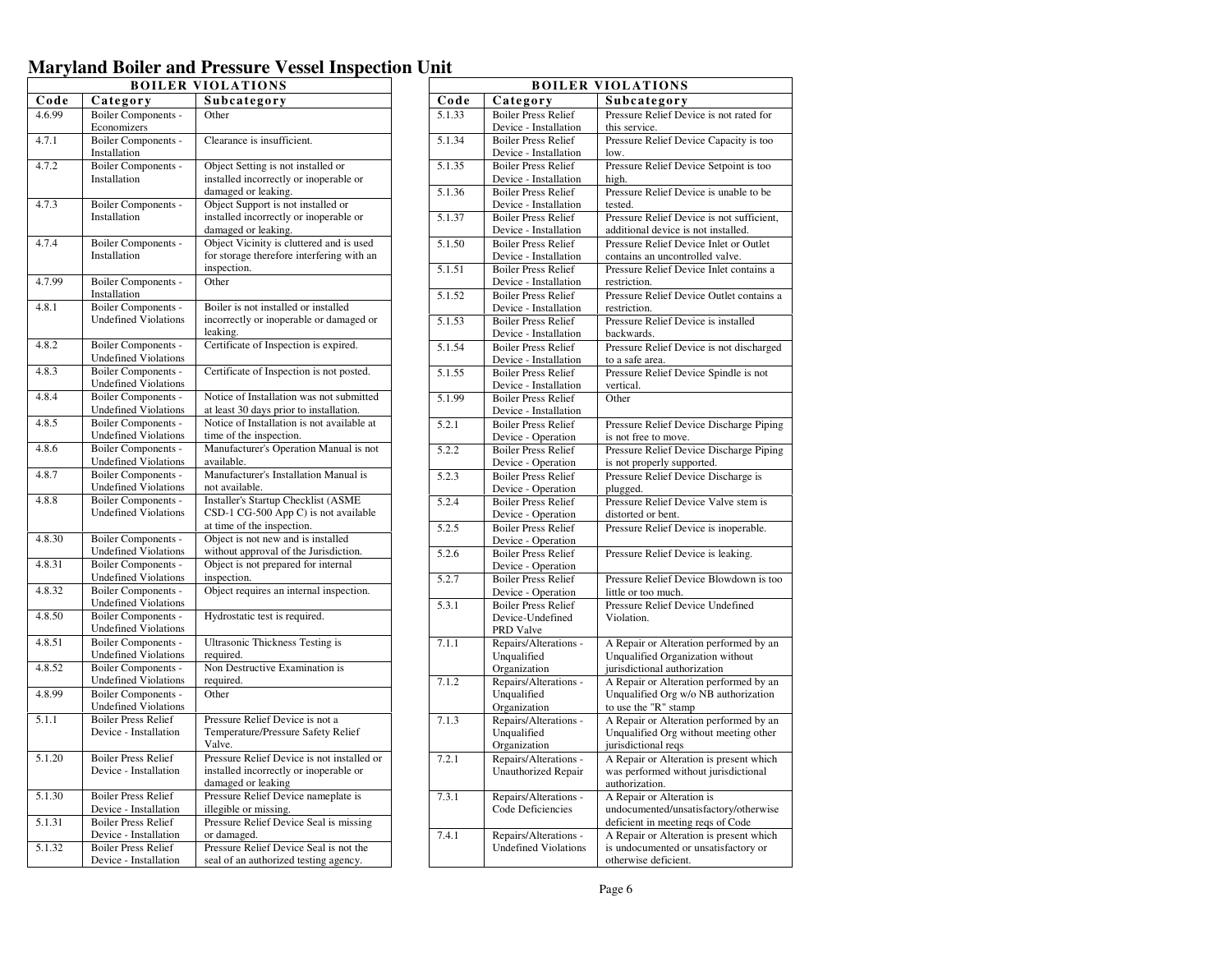| PRESSURE VESSEL VIOLATIONS |                                          |                                                                           |
|----------------------------|------------------------------------------|---------------------------------------------------------------------------|
| Code                       | Category                                 | Subcategory                                                               |
| 6.1.1                      | Pressure Vessels -                       | Pressure Vessel is not installed or                                       |
|                            | Installation                             | installed incorrectly or inoperable or                                    |
|                            |                                          | damaged or leaking.                                                       |
| 6.1.2                      | Pressure Vessels -                       | Pressure Vessel Support installation is                                   |
|                            | Installation                             | not satisfactory                                                          |
| 6.1.3                      | Pressure Vessels -                       | Pressure Vessel Piping installation is                                    |
|                            | Installation                             | not satisfactory                                                          |
| 6.1.99                     | Pressure Vessels -                       | Other                                                                     |
|                            | Installation                             |                                                                           |
| 6.2.1                      | Pressure Vessels -                       | Pressure Vessel Material is not                                           |
|                            | Material Condition                       | installed/installed                                                       |
|                            |                                          | incorrectly/inoperable/damaged/leaking                                    |
| 6.2.2                      | Pressure Vessels -                       | Pressure Vessel Material is Cracked.                                      |
|                            | <b>Material Condition</b>                |                                                                           |
| 6.2.3                      | Pressure Vessels -                       | Pressure Vessel Material is Pitted.                                       |
|                            | <b>Material Condition</b>                |                                                                           |
| 6.2.4                      | Pressure Vessels -                       | Pressure Vessel Material is Corroded.                                     |
|                            | <b>Material Condition</b>                |                                                                           |
| 6.2.99                     | Pressure Vessels -                       | Other                                                                     |
|                            | <b>Material Condition</b>                |                                                                           |
| 6.3.1                      | Pressure Vessels -                       | Object Manufacturers' Data Report is                                      |
|                            | MDR & Nameplate                          | unavailable or illegible or incorrect.                                    |
| 6.3.2                      | Pressure Vessels -                       | Object Nameplate or Stamping is                                           |
|                            | MDR & Nameplate                          | unavailable or illegible or incorrect.                                    |
| 6.3.3                      | Pressure Vessels -                       | Object Manufacturers' Data Report or                                      |
|                            | MDR & Nameplate                          | Nameplate or Stamping is otherwise                                        |
|                            |                                          | deficient.                                                                |
| 6.3.4                      | Pressure Vessels -                       | Object is Non Standard ("non code").                                      |
|                            | MDR & Nameplate                          |                                                                           |
| 6.4.10.10                  | Pressure Vessels -                       | Pressure Relief Device is not installed                                   |
|                            | Pressure Relieving                       | or installed incorrectly or inoperable or                                 |
| 6.4.10.20                  | Devices<br>Pressure Vessels -            | damaged or leaking<br>Pressure Relief Device nameplate is                 |
|                            | Pressure Relieving                       | illegible or missing.                                                     |
|                            | Devices                                  |                                                                           |
| 6.4.10.21                  | Pressure Vessels -                       | Pressure Relief Device Seal is missing                                    |
|                            | Pressure Relieving                       | or damaged.                                                               |
|                            | Devices                                  |                                                                           |
| 6.4.10.22                  | Pressure Vessels -                       | Pressure Relief Device Seal is not the                                    |
|                            | Pressure Relieving                       | seal of an authorized testing agency.                                     |
|                            | Devices                                  |                                                                           |
| 6.4.10.23                  | Pressure Vessels -                       | Pressure Relief Device is not rated for                                   |
|                            | Pressure Relieving                       | this service.                                                             |
|                            | Devices                                  |                                                                           |
| 6.4.10.24                  | Pressure Vessels -                       | Pressure Relief Device Capacity is too                                    |
|                            | Pressure Relieving                       | low.                                                                      |
|                            | Devices                                  |                                                                           |
| 6.4.10.25                  | Pressure Vessels -                       | Pressure Relief Device Setpoint is too                                    |
|                            | Pressure Relieving                       | high.                                                                     |
|                            | Devices                                  |                                                                           |
| 6.4.10.26                  | Pressure Vessels -                       | Pressure Relief Device is unable to be                                    |
|                            | Pressure Relieving                       | tested.                                                                   |
|                            | Devices                                  |                                                                           |
| 6.4.10.27                  | Pressure Vessels -                       | Pressure Relief Device is not sufficient,                                 |
|                            | Pressure Relieving                       | additional device is not installed.                                       |
|                            | Devices                                  |                                                                           |
| 6.4.10.40                  | Pressure Vessels -<br>Pressure Relieving | Pressure Relief Device Inlet or Outlet<br>contains an uncontrolled valve. |
|                            |                                          |                                                                           |
|                            | Devices                                  |                                                                           |

| PRESSURE VESSEL VIOLATIONS |                                  |                                                              |
|----------------------------|----------------------------------|--------------------------------------------------------------|
| Code                       | Category                         | Subcategory                                                  |
| 6.4.10.41                  | Pressure Vessels -               | Pressure Relief Device Inlet contains a                      |
|                            | Pressure Relieving               | restriction.                                                 |
|                            | Devices                          |                                                              |
| 6.4.10.42                  | Pressure Vessels -               | Pressure Relief Device Outlet contains                       |
|                            | Pressure Relieving<br>Devices    | a restriction.                                               |
| 6.4.10.43                  | Pressure Vessels -               | Pressure Relief Device is installed                          |
|                            | Pressure Relieving               | backwards.                                                   |
|                            | Devices                          |                                                              |
| 6.4.10.44                  | Pressure Vessels -               | Pressure Relief Device is not                                |
|                            | Pressure Relieving               | discharged to a safe area.                                   |
|                            | Devices                          |                                                              |
| 6.4.10.45                  | Pressure Vessels -               | Pressure Relief Device Spindle is not                        |
|                            | Pressure Relieving               | vertical.                                                    |
| 6.4.20.1                   | Devices<br>Pressure Vessels -    | Pressure Relief Device Discharge                             |
|                            | Pressure Relieving               | Piping is not free to move.                                  |
|                            | Devices                          |                                                              |
| 6.4.20.2                   | Pressure Vessels -               | Pressure Relief Device Discharge                             |
|                            | Pressure Relieving               | Piping is not properly supported.                            |
|                            | Devices                          |                                                              |
| 6.4.20.3                   | Pressure Vessels -               | Pressure Relief Device Discharge is                          |
|                            | Pressure Relieving               | plugged.                                                     |
| 6.4.20.4                   | Devices<br>Pressure Vessels -    | Pressure Relief Device Valve stem is                         |
|                            | Pressure Relieving               | distorted or bent.                                           |
|                            | Devices                          |                                                              |
| 6.4.20.5                   | Pressure Vessels -               | Pressure Relief Device is inoperable.                        |
|                            | Pressure Relieving               |                                                              |
|                            | Devices                          |                                                              |
| 6.4.20.6                   | Pressure Vessels -               | Pressure Relief Device is leaking.                           |
|                            | Pressure Relieving               |                                                              |
| 6.4.20.7                   | Devices<br>Pressure Vessels -    | Pressure Relief Device Blowdown is                           |
|                            | Pressure Relieving               | too little or too much.                                      |
|                            | Devices                          |                                                              |
| 6.4.20.8                   | Pressure Vessels -               | <b>Undefined Pressure Relieving Devices</b>                  |
|                            | Pressure Relieving               | Violations                                                   |
|                            | Devices                          |                                                              |
| 6.5.1                      | Pressure Vessels -               | Pressure Vessel is not installed or                          |
|                            | Undefined<br>Violations          | installed incorrectly or inoperable or                       |
| 6.5.20                     | Pressure Vessels -               | damaged or leaking.<br>Pressure Vessel Automatic Drain Valve |
|                            | Undefined                        | installation is not satisfactory                             |
|                            | Violations                       |                                                              |
| 6.5.21                     | Pressure Vessels -               | Pressure Vessel Manual Drain Valve                           |
|                            | Undefined                        | installation is not satisfactory                             |
|                            | Violations                       |                                                              |
| 6.5.30                     | Pressure Vessels -               | Object Vicinity is cluttered and is used                     |
|                            | Undefined                        | for storage therefore interfering with an                    |
| 6.5.40                     | Violations<br>Pressure Vessels - | inspection.<br>Pressure Indicator is not installed or        |
|                            | Undefined                        | installed incorrectly or inoperable or                       |
|                            | Violations                       | damaged or leaking.                                          |
| 6.5.41                     | Pressure Vessels -               | Pressure Indicator Siphon or equivalent                      |
|                            | Undefined                        | installation is not satisfactory                             |
|                            | Violations                       |                                                              |
| 6.5.42                     | Pressure Vessels -               | Pressure Indicator is not calibrated                         |
|                            | Undefined                        | correctly.                                                   |
|                            | Violations                       |                                                              |

|        |                                  | PRESSURE VESSEL VIOLATIONS                                                 |
|--------|----------------------------------|----------------------------------------------------------------------------|
| Code   | Category                         | Subcategory                                                                |
| 6.5.43 | Pressure Vessels -               | Pressure Indicator scale is not correct.                                   |
|        | Undefined                        |                                                                            |
|        | Violations                       |                                                                            |
| 6.5.50 | Pressure Vessels -               | Pressure Vessel Compressor                                                 |
|        | Undefined                        | installation is not satisfactory                                           |
|        | Violations                       |                                                                            |
| 6.5.51 | Pressure Vessels -               | Pressure Vessel Compressor Belt                                            |
|        | Undefined                        | Guard is missing, damaged or                                               |
|        | Violations                       | incorrectly installed.                                                     |
| 6.5.60 | Pressure Vessels -               | Certificate of Inspection is expired.                                      |
|        | Undefined                        |                                                                            |
|        | Violations                       |                                                                            |
| 6.5.61 | Pressure Vessels -               | Certificate of Inspection is not posted.                                   |
|        | Undefined                        |                                                                            |
| 6.5.70 | Violations<br>Pressure Vessels - | Notice of Installation was not                                             |
|        | Undefined                        | submitted at least 30 days prior to                                        |
|        | Violations                       | installation.                                                              |
| 6.5.71 | Pressure Vessels -               | Notice of Installation is not available at                                 |
|        | Undefined                        | time of the inspection.                                                    |
|        | <b>Violations</b>                |                                                                            |
| 6.5.72 | Pressure Vessels -               | Manufacturer's Operation Manual is                                         |
|        | Undefined                        | not available.                                                             |
|        | Violations                       |                                                                            |
| 6.5.73 | Pressure Vessels -               | Manufacturer's Installation Manual is                                      |
|        | Undefined                        | not available.                                                             |
|        | Violations                       |                                                                            |
| 6.5.74 | Pressure Vessels -               | Object is not new and is installed                                         |
|        | Undefined                        | without approval of the Jurisdiction.                                      |
|        | Violations                       |                                                                            |
| 6.5.80 | Pressure Vessels -<br>Undefined  | Object is not prepared for internal<br>inspection.                         |
|        | Violations                       |                                                                            |
| 6.5.81 | Pressure Vessels -               | Object requires an internal inspection.                                    |
|        | Undefined                        |                                                                            |
|        | Violations                       |                                                                            |
| 6.5.82 | Pressure Vessels -               | Hydrostatic test is required.                                              |
|        | Undefined                        |                                                                            |
|        | Violations                       |                                                                            |
| 6.5.83 | Pressure Vessels -               | <b>Ultrasonic Thickness Testing is</b>                                     |
|        | Undefined                        | required.                                                                  |
|        | Violations                       |                                                                            |
| 6.5.84 | Pressure Vessels -               | Non Destructive Examination is                                             |
|        | Undefined                        | required.                                                                  |
|        | Violations                       |                                                                            |
| 6.5.99 | Pressure Vessels -               | Other                                                                      |
|        | Undefined<br>Violations          |                                                                            |
| 7.1.1  | Repairs/Alterations -            |                                                                            |
|        | Unqualified                      | A Repair or Alteration performed by an<br>Unqualified Organization without |
|        | Organization                     | jurisdictional authorization                                               |
| 7.1.2  | Repairs/Alterations -            | A Repair or Alteration performed by an                                     |
|        | Unqualified                      | Unqualified Org w/o NB authorization                                       |
|        | Organization                     | to use the "R" stamp                                                       |
| 7.1.3  | Repairs/Alterations -            | A Repair or Alteration performed by an                                     |
|        | Unqualified                      | Unqualified Org without meeting other                                      |
|        | Organization                     | jurisdictional reqs                                                        |
| 7.2.1  | Repairs/Alterations -            | A Repair or Alteration is present which                                    |
|        | <b>Unauthorized Repair</b>       | was performed without jurisdictional                                       |
|        |                                  | authorization.                                                             |